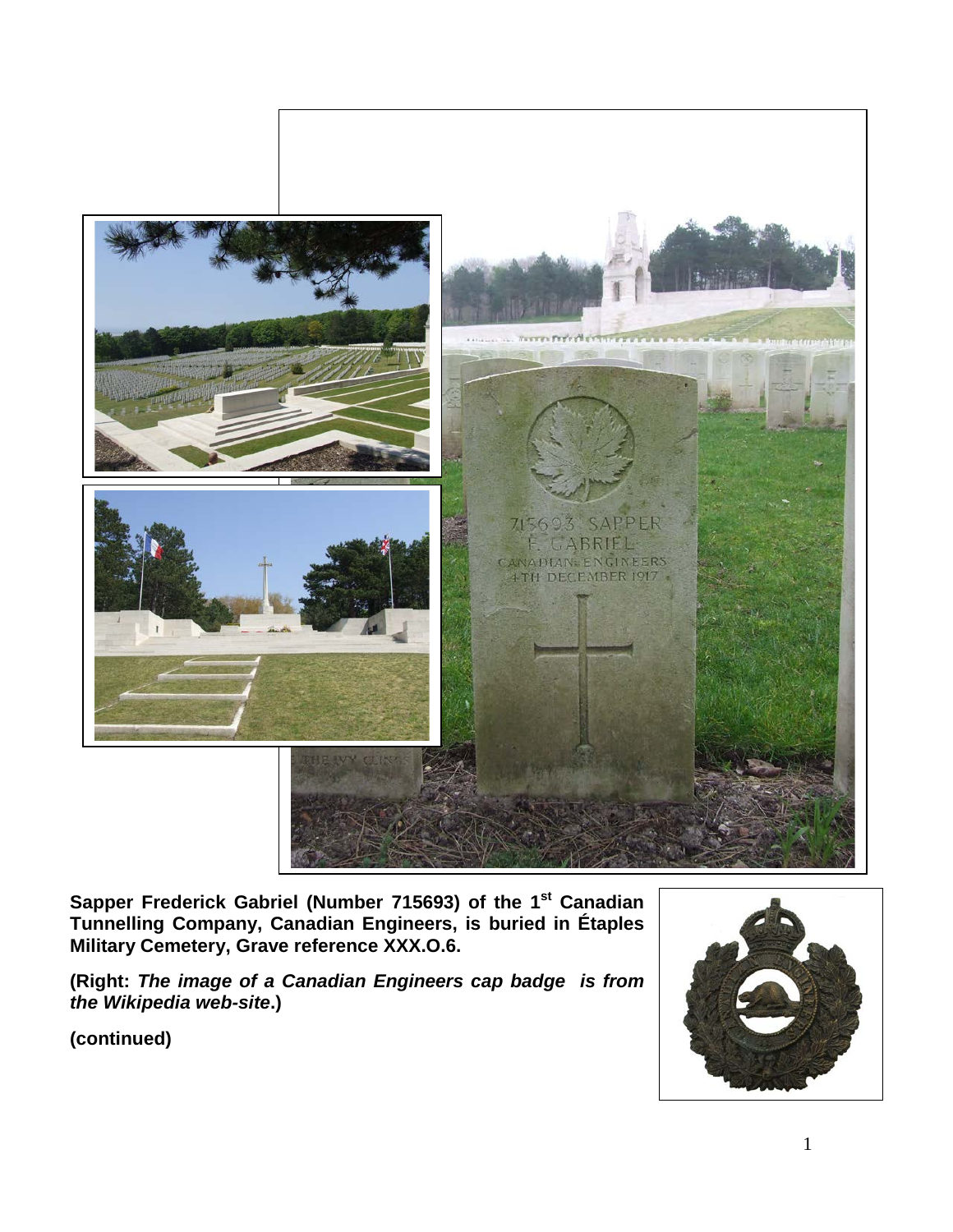**His occupation prior to military service recorded as that of a** *miner***, Fred Gabriel may have made the crossing from the Dominion of Newfoundland to the Canadian province of Nova Scotia on at least two occasions\*. However, the Census of 1911 documents that he was still residing with his parents in Stephenville, on the west coast of the country.** 

## **\****Both documents, from Ancestry.ca, require confirming evidence***.**

**It was likely in the Cape Breton mining town of Glace Bay where he was working the coal face that Fred Gabriel enlisted on January 17 of 1916. Thirty-nine days later he had by then travelled to the town of Truro where, on February 25, he underwent a medical examination and also his attestation.**

**While his first pay records confirm this as also the date of Fred Gabriel's enlistment, they**  also document that this was the day on which he was *taken on strength* by the 106<sup>th</sup> **Overseas Battalion (***Nova Scotia Rifles***) of the Canadian Expeditionary Force. However it was not to be until March 7, likely still in Truro, that the commanding officer of the Battalion, Lieutenant Colonel Robert Innes, brought to a conclusion the enlistment formalities when he declared – on paper – that …***Frederick Gabriel***…***having finally been approved and inspected by me this day...I certify that I am satisfied with the correctness of this Attestation.* **When it was that Private Gabriel was attached to "D" Company appears not to be recorded.**

The 106<sup>th</sup> Battalion was based in Truro and it was there that both 'A' Company (comprised **mostly of local men) and 'D' Company (many of them from Cape Breton) underwent their preliminary training) – 'B' and 'C' Companies went elsewhere. One of the local recruits from Truro itself, in his papers, recalled that there were…** *no barracks, parade ground or firing range, the men were living in hotels, the YMCA, or at home… training consisted mainly of shovelling snow and marching.*

**It was on July 15 of 1916 that Private Gabriel embarked onto His Majesty's Transport** *Empress of Britain* **in Halifax for passage to the United Kingdom. On board were also travelling the 8th Draft of 'C' Battery, Royal Canadian Horse Artillery; the 1st Draft of the 63rd Regiment (***Halifax Rifles***); the 93rd and 105th Battalions of Canadian Infantry; and the 5th Draft of the Royal Canadian Dragoons, all of which, including the personnel of Private Gabriel's 106th Battalion, surely totalled close to some four-thousand military personnel in all.**



**(Right above:** *The photograph of the RMS Empress of Britain is from the Old Ship Picture Galleries web-site***.)**

*Empress of Britain* **sailed on July 15 or 16 - the same source cites both dates encountering poor weather for most of the voyage. This may account for the relatively slow crossing, as it was not until nine days later, on July 25, that the ship docked in the English west-coast port of Liverpool.**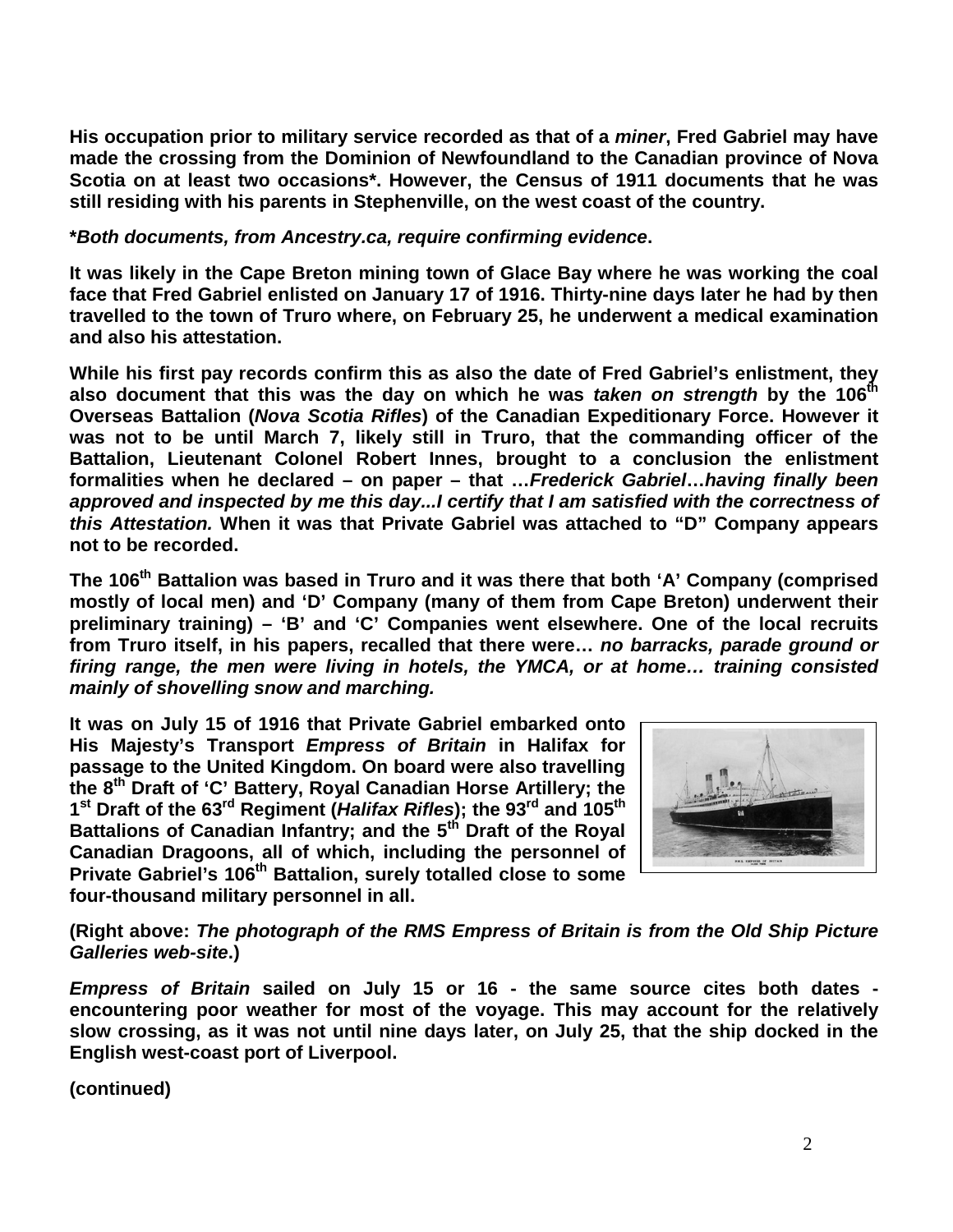From the ship the 106<sup>th</sup> Battalion was transported by train to East Dibgate Camp, a **subsidiary of the large Canadian military complex of** *Shorncliffe***, by then established in the English county of Kent and on the Dover Straits in close proximity to the coastal town and harbour of Folkestone. Private Gabriel was to remain in England – albeit not only at**  *Shorncliffe* **– for the following six months.**

**(Right below:** *Little remains of Shorncliffe Military Camp today apart from a barracks occupied by Gurkha troops. The Military Cemetery almost alone serves as a reminder of the events of a century ago.* **– photograph from 2016)**

**The first of three transfers occurred on October 5 when he was** *taken on strength* **by the 40th Canadian Battalion at nearby** *Cæsar's Camp***\* - where legend would have the Roman setting up shop with his troops on the first day of his invasion of Britain. Private Gabriel's second move came to pass a mere twenty-five days later, on October 30, when he was sent elsewhere, to the Canadian Engineer Training Depot at Crowboro' (***Crowborough***), in the county of Sussex and some forty miles inland from the coast.**



*\*The main body and the 2nd Draft of the 40th Battalion were not to arrive in England until the 24th and 25th of that October, but the 1st Draft had been there since that June. Private Gabriel's role at Cæsar's Camp was likely to help prepare facilities for the newcomers from Canada.*

**On the 19th day of January of the New Year, 1917, Private now to be addressed and referred to as** *Sapper* **- Gabriel was transferred to the 1st Canadian Tunnelling Company – undoubtedly because of his experience as a miner – and was transported to France. He likely passed through the English south-coast port of Southampton on his way to Le Havre, on the estuary of the River Seine.** 



**It was near to Le Havre, at Rouelles, that was to be found the Canadian General Base Depot through which all troops arriving from England by now were processed before being despatched to the** *Western Front***.**

**(Right above:** *The French port-city of Le Havre at or about the time of the Great War* **– from a vintage post-card)**

**He was one of only eighty-eight men to report to the Depot from the United Kingdom on the following day, January 20; but then he was one of the draft of eight-hundred fifty-eight which was to depart from there on the next day again. Not all of these re-enforcements, of course, were despatched from Le Havre to the 1st Canadian Tunnelling Company, and the Company War Diarist has not recorded the eventual number of arrivals** *to duty* **with the parent company on the 22nd, two days later.**

**\* \* \* \* \***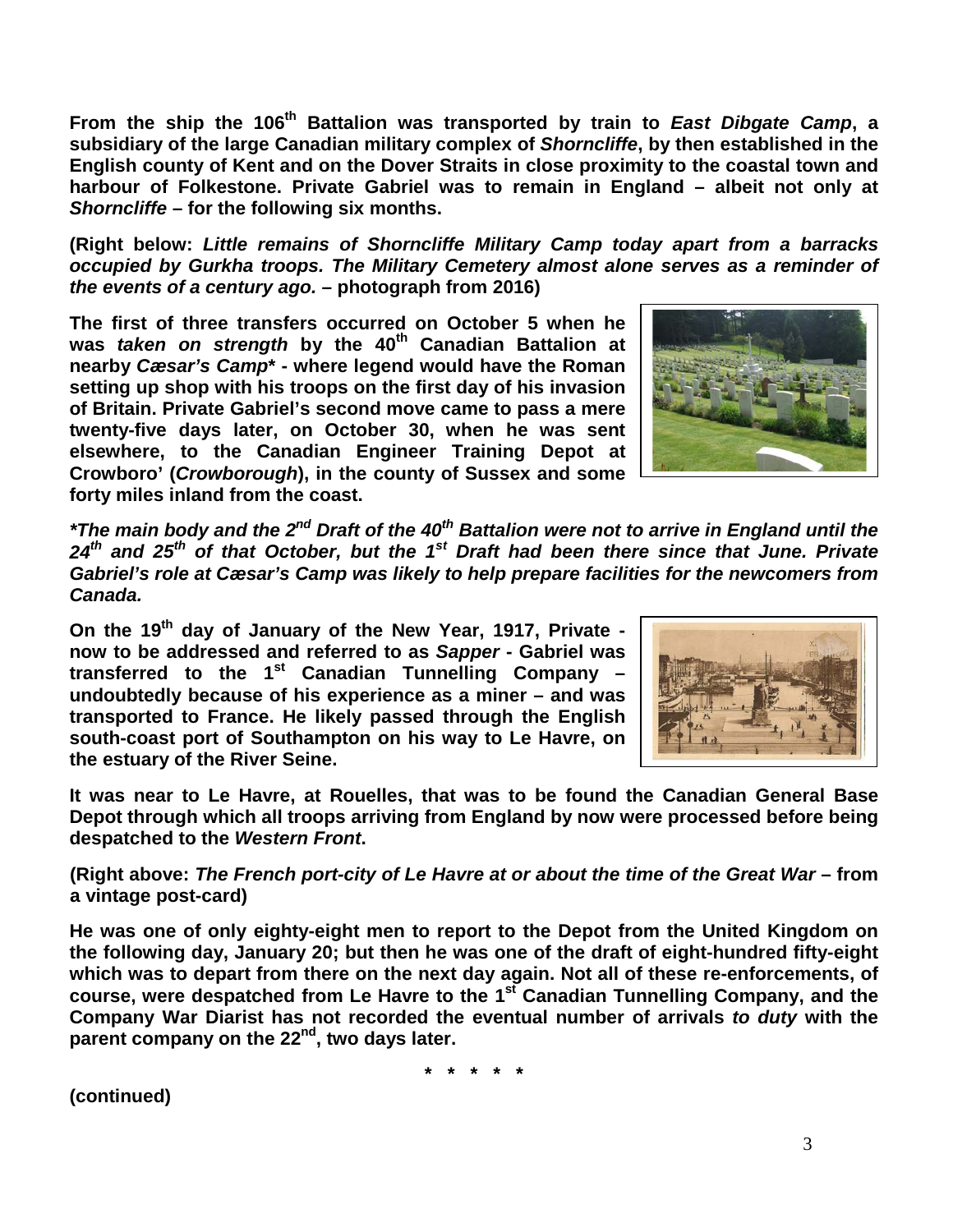**The 1st Canadian Tunnelling Company had been formed in Canada, mobilized in Pembroke, Ontario, during the latter part of 1915 and had been almost immediately ordered to**  *overseas service***. It, in fact, had embarked** *in* **- and had sailed** *from* **– Saint John, New Brunswick, on January 1, New Years' Day of 1916, on board the SS** *Metagama***. The ship had then docked in an unspecified English port, but likely Liverpool, on January 10.**

The first page of the 1<sup>st</sup> Tunnelling Company War Diary then records its three-hundred **twelve** *all ranks* **as having disembarked in the French port-city of Le Havre on February 16, 1916, only some three weeks afterwards.**

**The need for specialized formations of tunnellers had become evident during the late winter and early spring of 1915 when the Germans were to show that they had already prepared for a subterranean campaign and had stolen a march on the British who were now struggling to catch up. Thus the first British tunnellers – many of them miners by trade – were to be engaged in establishing measures such as counter-mines and listeningposts to neutralize the German threat.**

**The British had then encouraged the Dominions of the Empire to form and train tunnelling units to bolster their own, British, numbers; thus the Canadian Expeditionary Force was eventually to organize three such companies\*.**

*\*It was in fact the 3rd Canadian Tunnelling Company to be first to serve on the Continent (see \* below) as it had been organized there from personnel already on hand in the 1st and 2nd Canadian Divisions.*

**The 1st Canadian Tunnelling Company, after having arrived in France at Le Havre and having spent a week at the nearby Canadian Base Depot, then had straightway made its way northwards to serve in the area of Armentières\*, immediately to the south of the Franco-Belgian frontier. There it had been associated with British tunnelling companies until the month of May of that year when it had moved some kilometres further north into the** *Kingdom of Belgium.*



**(Right above:** *The Cité Bonjean Military Cemetery in the outskirts of Armentières wherein lie may dead of the early period of the Great War* **– photograph)**

**While some sources have the 1st Canadian Tunnelling Company travelling to the Ypres Salient '***for instruction***' immediately after its arrival in France, this is apparently incorrect. The unit's War Diary records it as having gone to Ste-Marie Cappel in northern France.** 

**It was there that for the first week in March its sections had been attached for that instruction to companies – the 171<sup>st</sup> and 250<sup>th</sup> - of the Royal Engineers and to the 3<sup>rd</sup> Canadian Tunnelling Company which itself had only just been formed at Ste-Marie Cappel in January, a bare two months earlier.**

**On March 8 the Company War Diary records***… 'Armentières…Started to take over front from 182 Coy R.E….'.* **Two days later the 182nd Company had moved away, leaving three officers attached to the Canadian unit.**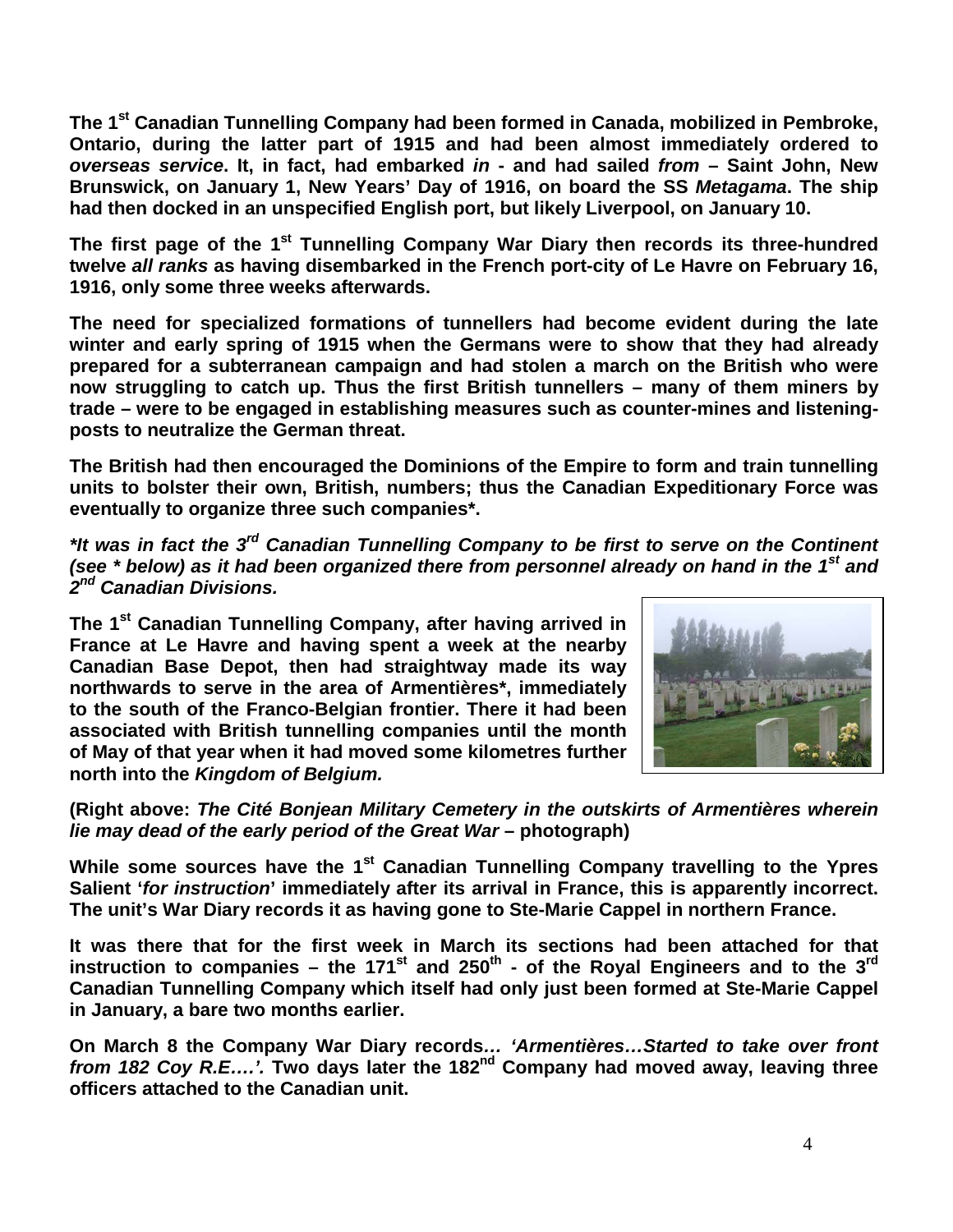**Even though the 1st Canadian Tunnelling Company was a unit of the Canadian Corps, it would appear, according to the Company War Diary, that it was very much still to continue to work in conjunction with Royal Engineer and other British troops. Thus, although by the end of March of 1916, the unit now well versed in the tunnelling business, it had still been operating at the time at Armentières to the south and appears not to have been involved in the combined British and Canadian** *Action of the St-Éloi Craters***.**

**That confrontation was to begin on March 27 when the British had detonated a series of mines under the German lines and had followed up with an infantry assault. All was not, however, to go as planned: the British attack became bogged down, not least of all because of the problem of crossing the craters caused by its own mines which had then become filled with water from the prolific rain.**



**(Right above:** *An attack in the aftermath of the exploding of a mine under enemy lines, possibly at St-Éloi* **– from** *Illustration***)**

**Thus the Canadian contribution to this combined effort did not go as anticipated with the Canadians taking over from the presumed British success by consolidating and further developing the newly-won positions. Instead, on or about April 4-5, they were to pick up the attack where it had been left off by the exhausted British and only to find themselves up to the knees – and at times the waist – in water, disputing shattered trench-systems and those flooded craters.**

**Some two weeks later the confrontation officially was to come to a close with the Germans holding their lines and the Canadians having incurred some fifteen-hundred casualties.**

**Of course, in the course of this subterranean war-fare, the Germans were also busy, at times in the same areas as the British, and there were at times to be underground fighting when one side had broken into – at times on purpose, at other times inadvertently – the other side's tunnels and galleries.**

**(Right:** *The remains of a construction built at Messines in 1916 by the Germans to counter-act the British tunnellers: they sank twenty-nine wells – one seen here – from which horizontal galleries were excavated to intercept the British tunnels being dug under the German lines***. – photograph from 2014)**



**The underground war was in a class all of its own and it must be near-impossible to imagine the feelings and emotions of even the most seasoned miners as they toiled in those primitive conditions, metres under the surface. The Company War Diary entry for April 24 - the Company serving in and under the forward area in the vicinity of Armentières at the time - reads partially as follows:** *Heavy strafing along the whole Front. Lieut. Flett and nine sappers entombed in mine at Trench 88…*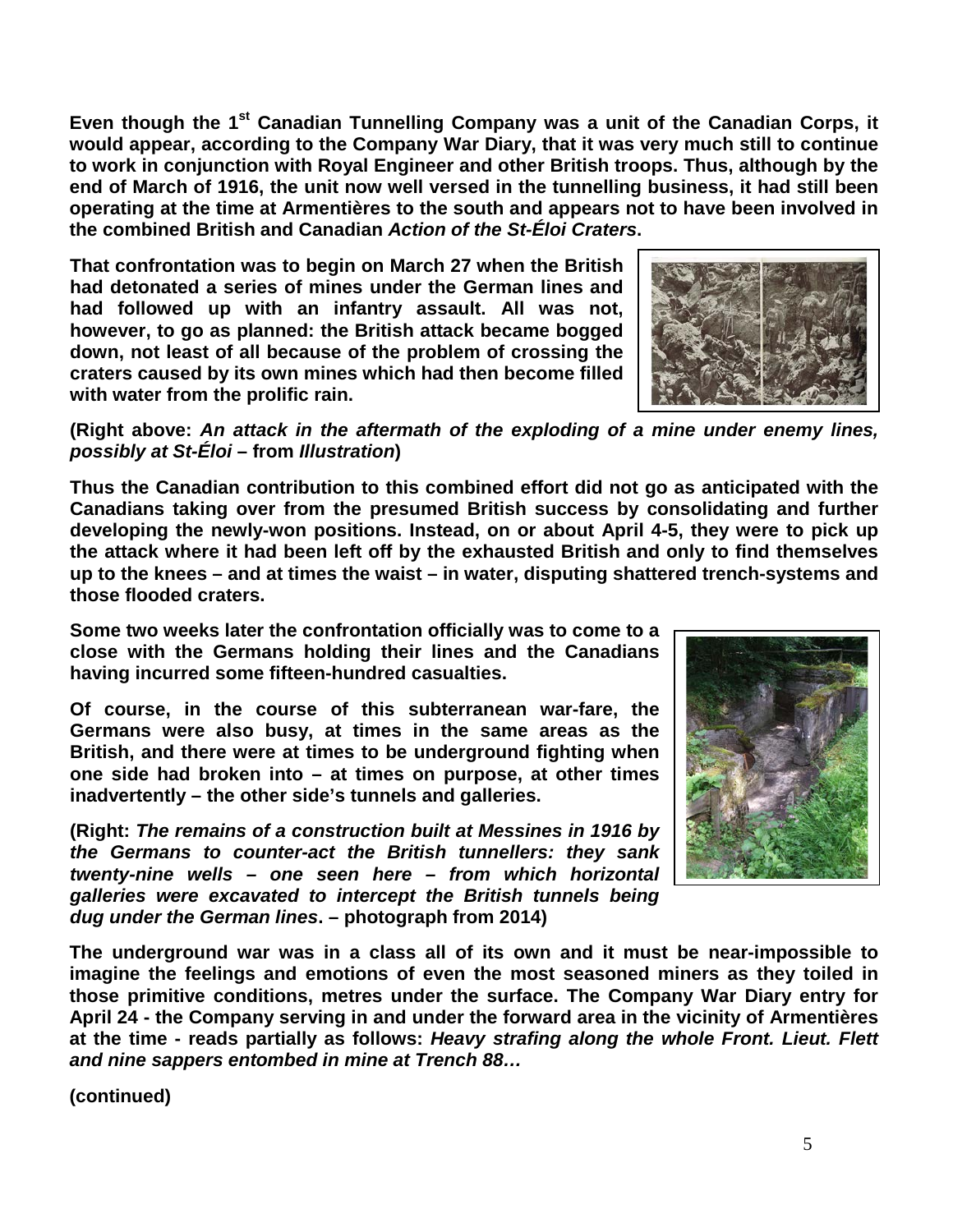**Being buried alive was probably the eventuality that most tunnellers dreaded. On this occasion the…** *entombed party liberated after 18 hours – none the worse for their experience***. The story did not always enjoy such a happy ending.**

**(Right:** *Railway Wood and, just perceptible in its fringe, the white Memorial to the twelve Royal Engineers who were buried alive while working in tunnels beneath this place: Their remains are there to this day.* **– photograph from 2015)**

**In May of that 1916, the 1st Canadian Tunnelling Company was to transferred to the northeast, to the area of Zillebeke in the** *Ypres Salient***, to an artificial rise known as** *the Bluff***\* which was at that time in British hands but being continually contested, not least of all below the surface, by the tunnellers of both sides. Not long afterwards, it would seem to have been during the month of August, work was also to be started by the unit in the sector of St-Éloi which had already seen such excavations (see above) some months prior.**

**\****It was a narrow ridge which had been created by the spoil from an attempted, but failed, construction of a canal; however it provided its occupiers with a good strategic vantagepoint in an otherwise flat landscape.*

**In the late summer and autumn the four Canadian Divisions, at that time all stationed in Belgium, was ordered to be withdrawn to serve in the ongoing British offensive at** *the Somme***. They were not to return north for another year, not until October of 1917.**

**The 1st Canadian Tunnelling Company, however, continued its dangerous work at** *the Bluff* **and at St-Éloi during this period, honeycombing both areas with tunnels. At times the enemy was heard doing likewise and small amounts of explosives were often detonated to collapse the German workings – and of course, the Germans reciprocated. Asphyxiation from gas or from a lack of oxygen was a further common danger, and on the surface enemy snipers and artillery both took their toll as did further mishaps associated with the handling of explosives.**

**It was also about this time that the entire underground of that area was being transformed into living-quarters for large numbers of troops: not only dug-outs and shelters but dormitories, work-shops, kitchens, medical facilities and communication tunnels – such as those soon to be used at**  *Vimy Ridge* **- were now being excavated.**



**This was the world into which Sapper Gabriel reported – likely at La Clytte to the south-west of Ypres - on January 22, 1917.**

**(Right above:** *One of the subterranean displays – this one of a medical facility - in the museum at Zonnebeke, Belgium* **– photograph from 2014(?))**

**\* \* \* \* \***

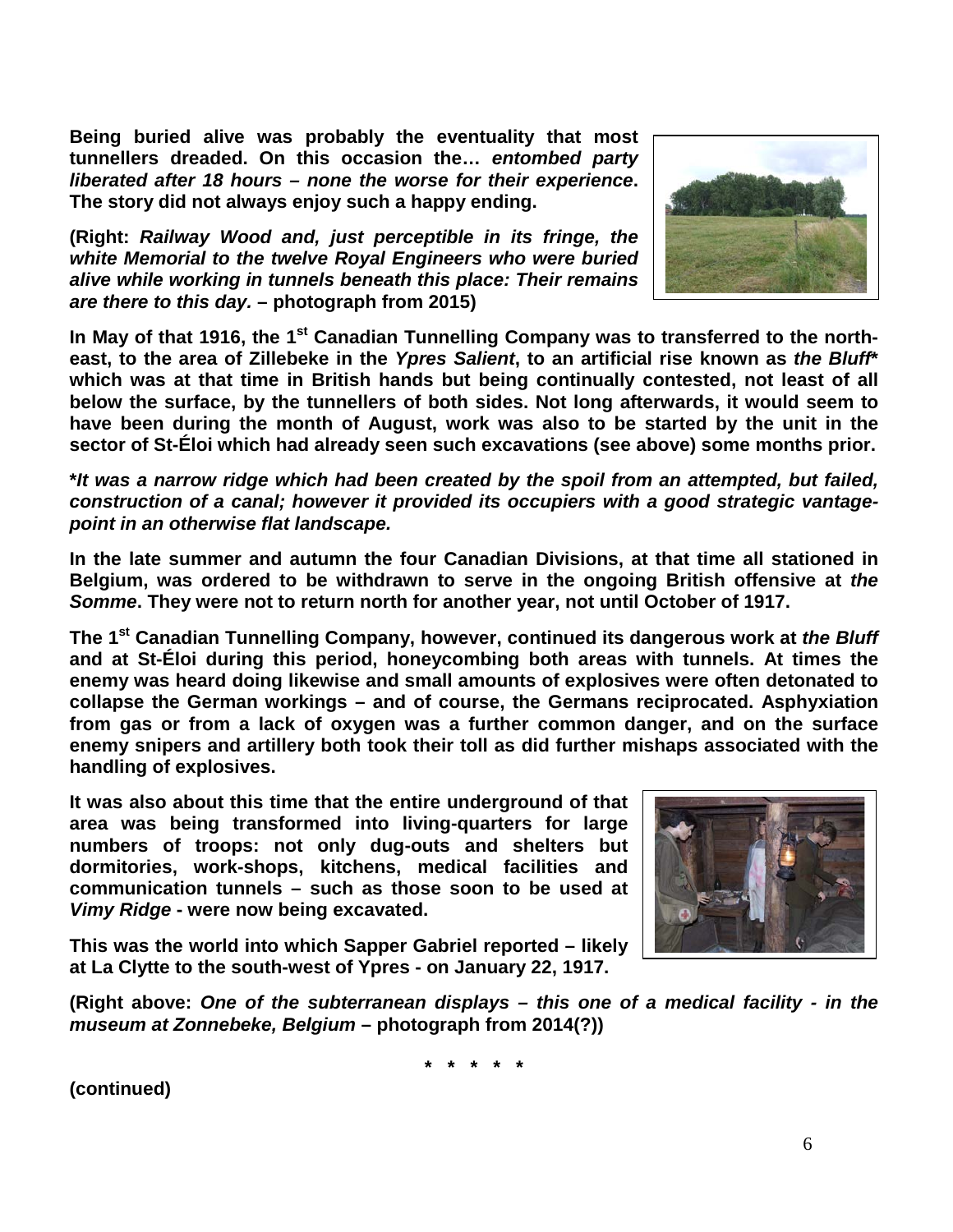**The winter of 1916-1917 was quiet along the entirety of the Western Front – as were to be**  *all* **the winters of the** *Great War* **– although of course there were always incidents to remind one that it** *was* **war-time.**

**There was still a daily count of casualties, as ever caused mostly by the enemy's artilleryfire and by his snipers, but it was sickness, of all kinds, that kept the medical services busy: tonsillitis, influenza, bronchitis and pneumonia – and at times tuberculosis conjunctivitis, scabies, trench-foot and frost-bite, venereal disease, debility, the list goes on…as well as the standard cuts and bumps, strains and bruises - and a perhaps surprising amount of dental work.**

**During this quiet time, all of the Canadian units were withdrawn in rotation to rest – but also to train – in the rear areas: parades; presentation of decorations; inspections; bayonet fighting; route marches; musketry; drill; instruction; physical training; familiarization with weapons both** *ours* **and** *theirs***; visits from politicians, brass and per-times royalty; and on the lighter side, sports and the occasional concert – even a bath from time to time.**



**(Right above:** *A detachment of Canadian troops going forward during the winter of 1916- 1917* **– from** *Illustration***)**

**Not long after reporting to his new unit, Sapper Gabriel was one of those in need of medical attention, in his case on two occasions: The first was on February 14, 1917, when, having suffered contusions to the muscles of an elbow, he was admitted into the 41st Divisional Rest Station for six days before being discharged** *to duty* **on February 20; the second problem was a case of scabies for which he was sent on March 19 to the 139th Field Ambulance before being moved on to the 41st Divisional Rest Station on that same day.** 

**(Right above:** *A British field ambulance, of a more permanent nature than some* **– from a vintage post-card)**

**The medical staff at the 41st DRS was evidently not happy with Sapper Gabriel's condition and he was forwarded on the next day to the Northumbrian Casualty Clearing Station - possibly the 19th CCS which at the time was at Agnez-les-Duisans – where he remained until being released on March 28.** 

**(Right above:** *A British casualty clearing station – the one pictured here under canvas for mobility if and when the necessity arose – being established somewhere in France during the early years of the War* **– from a vintage post-card)**





**\* \* \* \* \***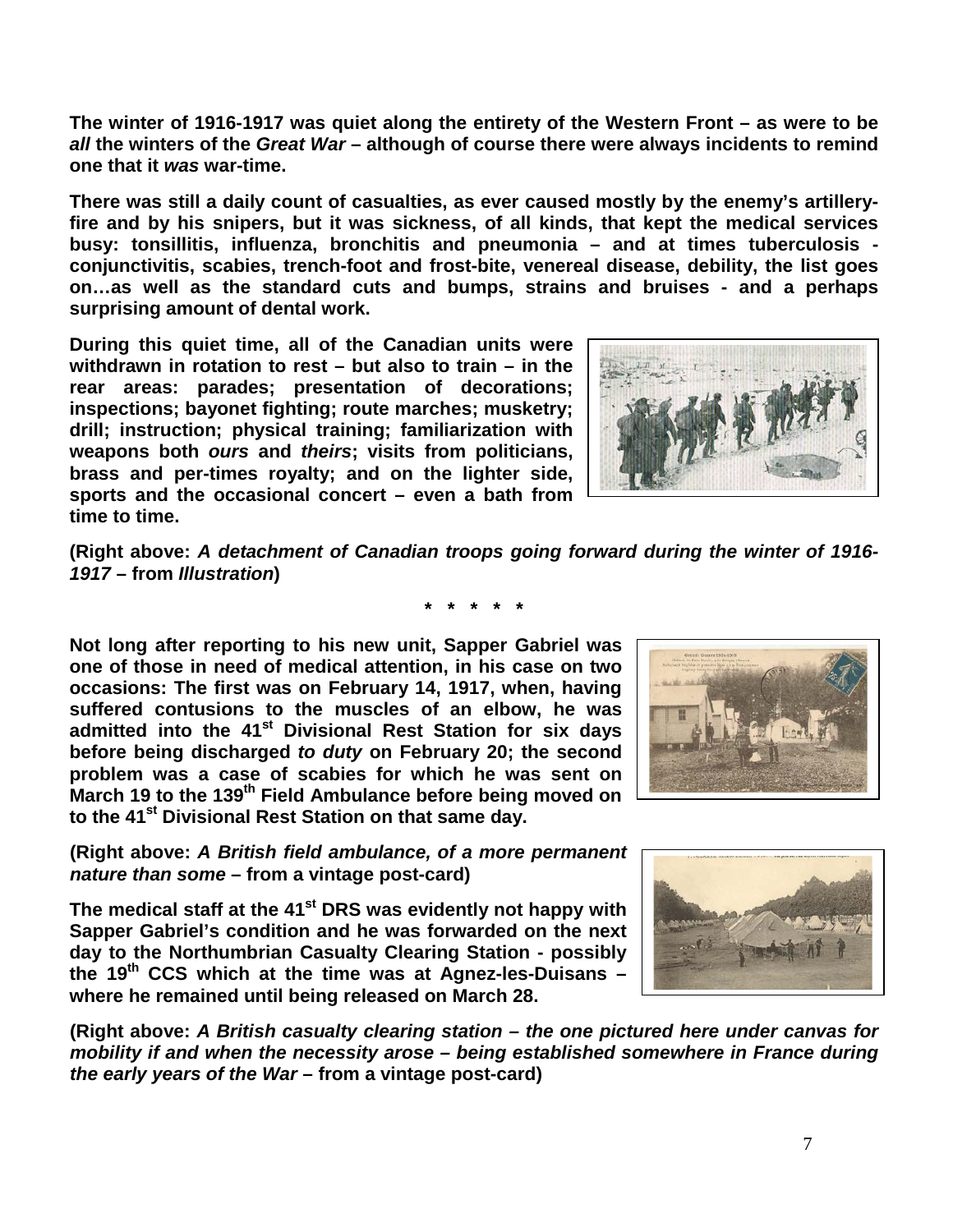**\* \* \* \* \***

**When the Canadian Corps stormed** *Vimy Ridge* **and its surrounds on Easter Monday of April 9, 1917, the first day of the** *First Battle of Arras***, the 1st Canadian Tunnelling Company was one of the few units of Canadian troops not to participate. It was still digging in Belgium for an offensive to begin two months later, on June 7.**

**(Right:** *The Canadian National Memorial which since 1936 has stood on Vimy Ridge* **– photograph from 2010)**

**That tunnelling being undertaken by Sapper Gabriel and his fellow miners ceased towards the end of May when the completed galleries began to be filled with high explosive. It appears that the final tamping-down of the charges was completed during the last week in May, as the only similar excavation work mentioned in the War Diary of June 1 to 6 was…** *Work continued of Battle Headquarters for Brigades & Battalions* **(June 1)… then…** *Dugouts nearing completion* **(June 4)… and finally…** *Dugouts completed* **(June 6).**

![](_page_7_Picture_5.jpeg)

**(Right above:** *The Messines (today Mesen) Ridge almost a century after the 1st Canadian Tunnelling Company dug in the earth underneath it* **- photograph from 2014)**

**The 1st Canadian Tunnelling Company War Diarist takes up the story of the attack at Messines Ridge of June 7, 1916:** *…all infantry evacuated from Dugout system by 2.00 am and Gallery & stairways strutted. Final check on time by Captain Thorne, who, at zero hour gave the word (go). Very heavy shock, followed by an immense…flame 150 to 200 feet high, was the result. Underground effects not as heavy as expected. Forty minutes later a patrol of four Officers & one Sergeant inspected new Crater. Crater about 300 feet in diameter & 40 to 50 ft deep. A wounded German dug out from debris about 30 ft from lip of Crater, informed us, that all dugouts on his left were full of men, and that they were "all dead". No trace of these dugouts could be found…*

**(Right:** *Lone Tree Crater, the result of one of the nineteen mines to be detonated on June 7, 1917. Today it is a place for reflection and a symbol of peace.* **– photograph from 2014)**

**The taking of the** *Messines Ridge* **had been necessary for the next phase of the offensive to proceed. However, the mine explosions had been so devastating that it was to take eight weeks before roads could be built across the stricken landscape in order that the required equipment and supplies for the attack might be moved to the forward areas.** 

**This second stage in this two-part offensive was officially designated the** *Third Battle of Ypres***, but the campaign came to be known to history as** *Passchendaele***, taking that name from a small village on a ridge that - ostensibly - was one of the British Army's objectives.**

![](_page_7_Picture_11.jpeg)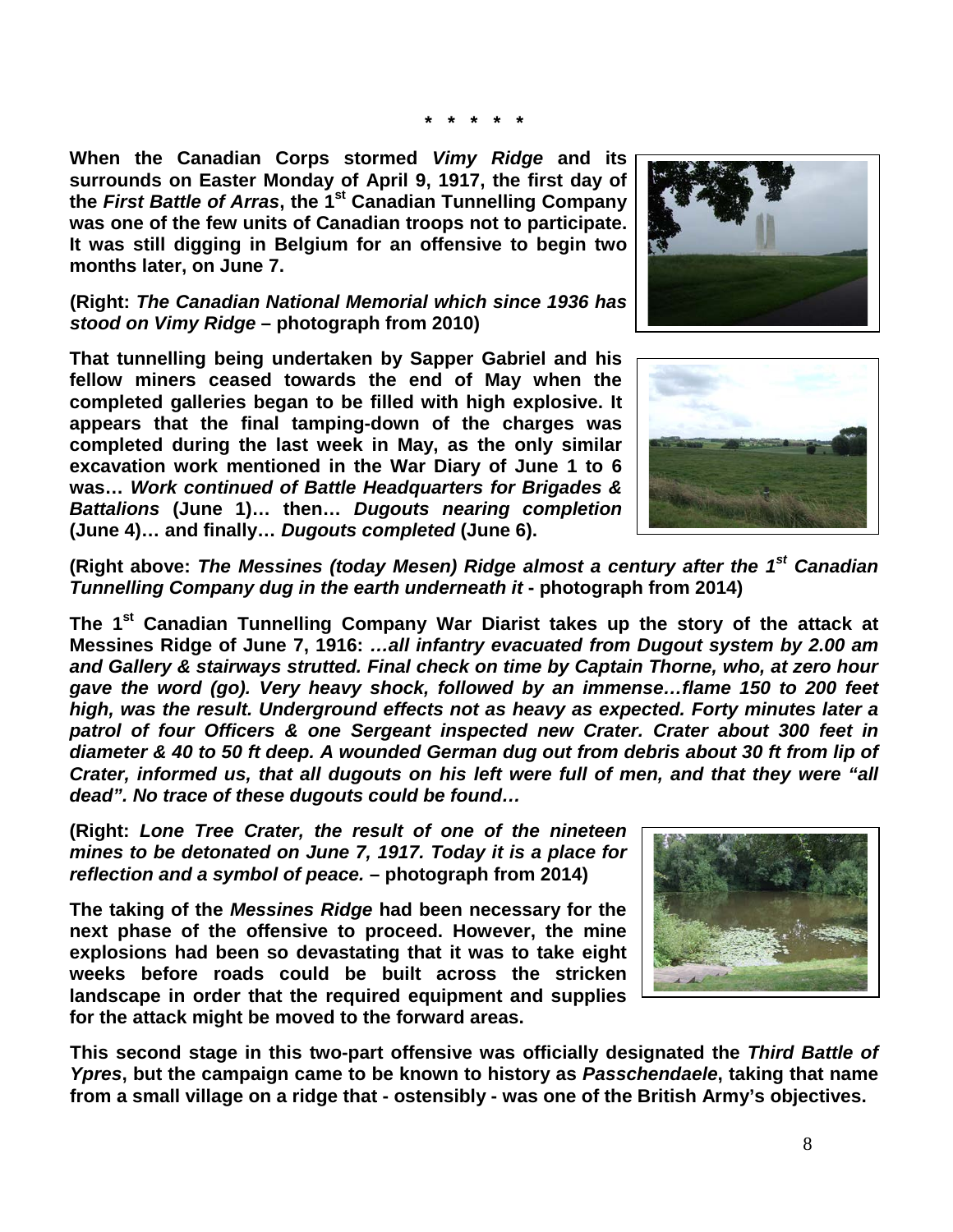9

## **(Right:** *A detachment of Canadian sappers constructing a road somewhere on the Continent* **– from** *Illustration***)**

**On June 8, Sapper Gabriel and the 1<sup>st</sup> Canadian Tunnelling<br>Company began to construct these necessary Company began to construct these necessary thoroughfares. Only days later this work was handed over to another unit and for the next number of weeks the Diarist reported much construction and re-construction of dugouts.** 

Even on the day when the advance re-commenced, July 31, the 1<sup>st</sup> Canadian Tunnelling **Company***… went 'over the top' with the first wave of the attack for the purpose of locating, examining and repairing enemy dugouts for occupation by Coy. and other H.Q. as the attack progressed.* **(War Diary)**

**Apparently the Company also performed infantry duties as well until, some five hours after zero hour, it was ordered to begin to repair yet another road.**

**The offensive continued during the month of August despite the difficulties imposed by the unusually foul weather. Then, at the beginning of September, the British High Command called a temporary halt to re-enforce and to re-organize\*.**

**(Right above:** *Troops file through the rubble of the medieval city of Ypres on their way to the front in the late summer of 1917***. – from** *Illustration***)**

**\****The weather gods co-operated in September; in fact it would have been a good time to press on with the campaign. Then, on or about the day that the attack was resumed, September 26, the rains came again – and stayed*

**Things were not proceeding as well as had been anticipated and the month-long pause had also been imposed to give other incoming forces – the Anzacs\*\* and the Canadians – time to prepare for the task ahead.**

**(Right:** *An unidentified – perhaps unidentifiable – part of the Passchendaele battlefield in the autumn of 1917* **– from**  *Illustration***)**

*\*\*Australia and New Zealand Army Corps*

**In the meantime, however, it had been business as usual for the 1st Canadian Tunnelling Company – much of it once again in the area of** *the Bluff* **– and the War Diary was often employing the term…** *routine work***.** 

**In October the unit was…** *attached to the 5th British Division, 10th Corps, and working in front of the 1st Anzacs Corps. Sections No. 1 and No. 3 employed on roads… Sections No 2 and No. 4 employed on Light Railways…* **(War Diary)**

![](_page_8_Picture_13.jpeg)

![](_page_8_Picture_14.jpeg)

![](_page_8_Picture_15.jpeg)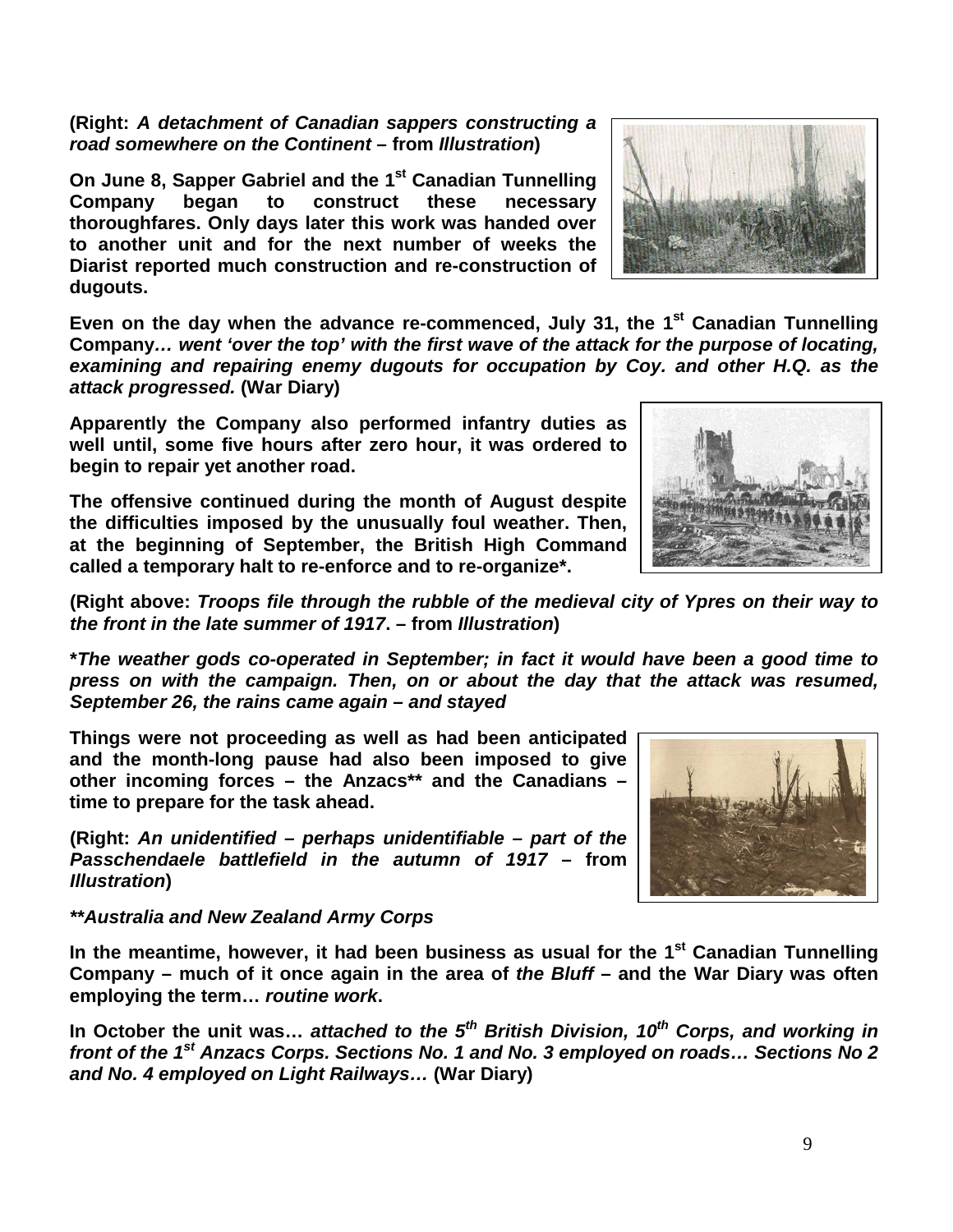**(Right below:** *Canadian sappers, having just laid a narrow-gauge railway line across the battle-field, use it immediately to evacuate the wounded of both sides. This photograph was taken on the field at or in the vicinity of Vimy Ridge during the days of the attack of April 9-10, 1917***. – from** *Illustration***)**

**This work apparently was to continue until the end of that month when the Company was equipped with a new boring machine and it began to construct new and deeper positions and dugouts in the area of** *Railway Wood* **and the Ypres-Menin Road, work which was made no easier by the continuous rain and by the sandy soil.**

**(Excerpt from the 1st Canadian Tunnelling Company War Diary)** *9/11/17 …Trouble with No 3 Shaft, running ground, sinking discontinued while braces were put in. Bottom set removed and sand bags put in behind. Showery weather. Sect. 2 having trouble with shaft which collects water rapidly. Four sets jacked down… Late delivery of material to job (caused by enemy shelling) delayed the work of Sect. 4. One casualty 715693 Spr Gabriel F wounded.*

**Sapper Gabriel had incurred shrapnel wounds to both thighs. He was evacuated on the night of the 9-10 November to the 17th Casualty Clearing Station at the** *Rémy Siding***, to the south of Poperinghe, where he was deemed to be** *dangerously ill***.** 

**On November 12 his condition was reported to have** *improved* **and he was thereupon transported to and admitted into the 1st Canadian Stationary Hospital in the French coastal town of Étaples.**

**(Right:** *Transferring sick and wounded from a field ambulance to the rear through the mud by motorized ambulance and man-power* **– from a vintage post-card)**

**There his condition declined once more to the status of**  *seriously ill* **and the decision was taken to amputate: On November 19 Sapper Gabriel lost his right leg.**

**The son of Alphonse Gabriel – to whom, from August of 1916 up until and including June of 1917, he had allotted a monthly ten dollars from his pay\* - and of Julia Gabriel of Stephenville, Newfoundland, he was also older brother to at least Catherine, to Eunice, Vincent, to Nora, Mamie, Monica and to Norman (from 1911 Census).**

**Sapper Gabriel was reported as having** *died of wounds* **on December 4, 1917, in the 1st Canadian Stationary Hospital at Étaples at thirty minutes past midnight.**

**(Right above:** *The photograph of Sapper Fred Gabriel is from the Ancestry.ca web-site***.)**

*\*As of July 1, 1917, he had then begun to allocate a monthly twenty dollars to a Miss Annie Stonier of 36, Steely Lane, Chorley, Lancashire (later of 19A, Hollinshead Street, Chorley)… 'mother & guardian of illeg. child'…*

![](_page_9_Picture_12.jpeg)

![](_page_9_Picture_13.jpeg)

![](_page_9_Picture_14.jpeg)

10